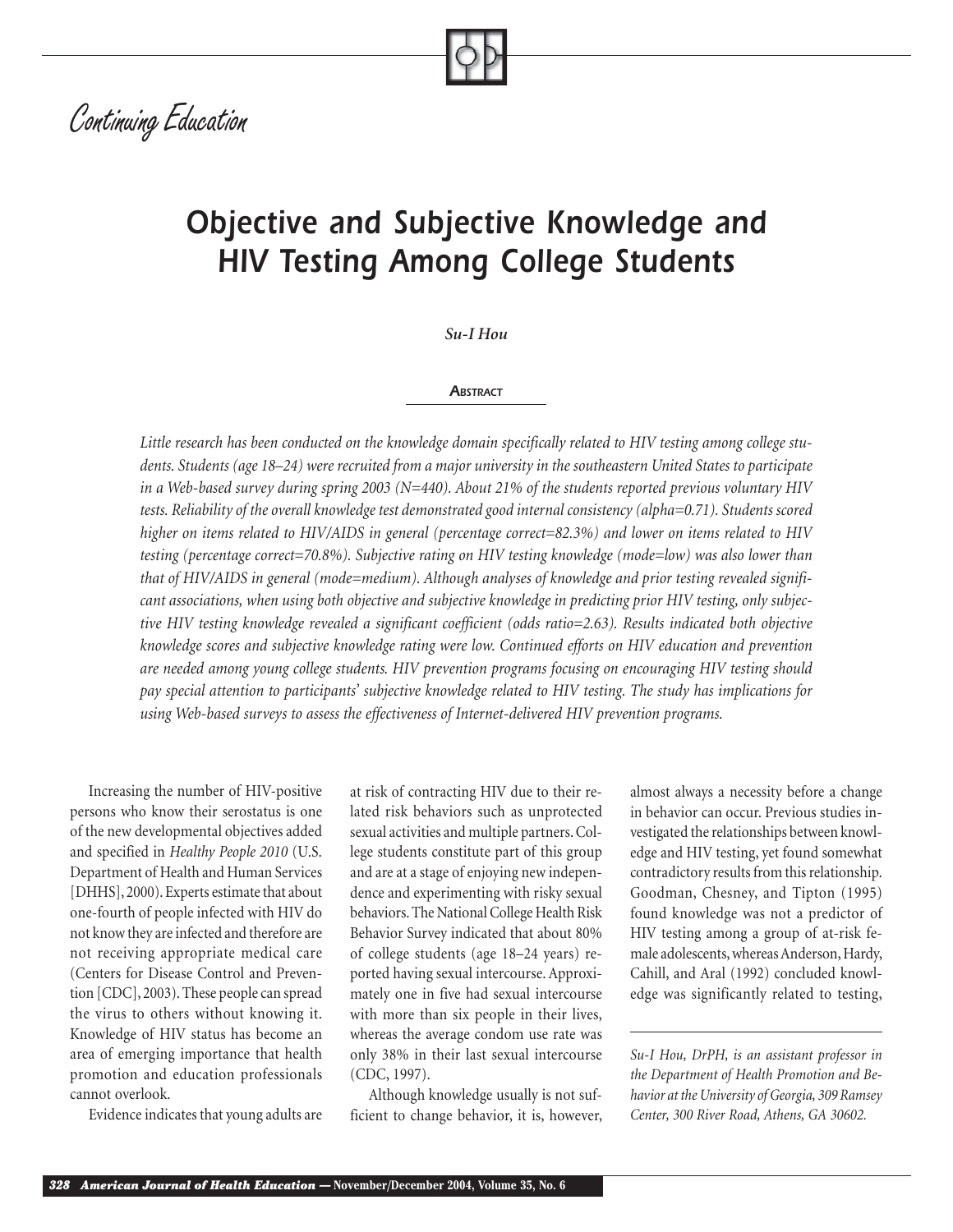

using a representative sample of the U.S. population. Such differences found in the relation between knowledge and testing behavior could be due to sample differences, sample sizes, methods used, or some combination of these factors.

Knowledge related to HIV/AIDS examined in previous studies focused mostly on AIDS in general, such as symptoms, routes of HIV transmission, and prevention strategies (Anderson et al., 1992; Fitterling, Matens, Scotti, & Allen, 1993; Goodman et al., 1995; Stein & Nyamathi, 2000). Studies investigating knowledge specifically related to HIV testing, such as consent process, confidentiality protection, testing window, incubation period, or availability, have been limited. Knowledge of HIV testing availability (preference) has been studied. Specifically, Valadiserri, Holtgrave, and Brackbill (1993) asked American adults where they would go to be tested for HIV in the Behavior Risk Factor Surveillance Survey using a representative U.S. adult sample obtained through random digital-dialing phone interviews. Their results showed that about 12% did not know where to go for testing. Nevertheless, other aspects of HIVtesting knowledge were not investigated, nor were the relationships between HIVtesting knowledge and testing behavior.

Furthermore, what people perceive they know (subjective knowledge) may be different from what they actually know (objective knowledge). Objective knowledge indices (scores) are usually measured by a set of knowledge test questions, whereas subjective knowledge is often measured by a person's perceived knowledge level on a particular issue. Phillips (1993) first examined the associations of objective and subjective AIDS knowledge, as well as their relationships with the use of HIV testing. She found that objective and subjective knowledge were only moderately correlated, and subjective (but not objective) knowledge was positively associated with voluntary HIV testing. Their study, using National Health Interview Survey data, examined the U.S. general adult population. Research data of similar issues among young adults specifically have not been explored. Knowledge examined in Phillips' study also focused more on HIV/AIDS in general.

Knowledge specifically about the nature of HIV testing could potentially eliminate many concerns most people have about testing, such as anonymity and confidentiality (Phillips & Coates, 1995). It can also help a person know the best time to seek a test (and retest), as well as gain correct understanding of the implications and limitations of testing. Little research has been conducted on the knowledge domain specifically related to HIV testing or among young adults (age 18–24 years) who are more likely to practice risky sexual behaviors, compared with the adult population in general.

This study fills a gap in what is known about HIV-related objective and subjective knowledge among college students. The purposes of this study were to examine (1) the objective and subjective knowledge of HIV testing specifically, as well as HIV/AIDS in general; and (2) the effect of knowledge (objective and subjective) on voluntary HIV-testing behavior among college students.

## *METHODS*

#### *Subjects*

College students (age 18–24) were recruited from a major university in the southeastern United States during March– April 2003. Participants of the study were volunteer undergraduate college students, from freshmen to seniors. Although there were some variations within this group, most of them were in the young-adult stage (age 18–24) in which HIV-related risky behaviors are more likely to occur. Graduate students were not included due to the heterogeneous nature of this group, and also because they were considered to be very different from undergraduates.

A Web-based survey was used to assess knowledge and behaviors related to HIV testing. Survey recruiting information, the survey Web site address, and a login password were announced through various channels. To reach a broad base of students, an electronic mailing list of student organizations was used to send out the recruiting message. An electronic mailing list was the most common communication channel at the participating university. The student newspaper was another major channel of communication on campus, because most students read the student newspaper daily. Therefore, the survey recruiting advertisement (1 week long) was also placed in the student newspaper. In addition, project flyers were placed at several major locations around the campus, such as the student recreation center, the student activity center, libraries, dining halls, student residence halls, major classroom buildings, just to name a few. During the recruiting period the project research assistant also distributed handouts around noon during selected days at the student activity center where most students gather for lunch and other activities. Using more than one channel to reach the target population was the recruiting strategy with the intention to help reinforce the message and serve as reminders. A password was used to ensure that respondents who participated in the survey were reached through the various recruitment efforts, thus eliminating the possibility that someone would accidentally encounter the Web site on the Internet and access the survey. A total of 440 students completed the Web survey. This research was conducted with the approval of the Institutional Review Board for the Protection of Human Subjects at the university.

Research purposes and confidentiality issues were briefly explained in the recruiting materials. A complete informed consent form was used as the login screen at the Web site. Each student was required to "click through the screen for consent" and login with the project password before he or she could complete the survey. Students were told that their participation was voluntary and that they could simply withdraw without penalty by closing the Web browser at any time or skip any question they felt uncomfortable answering. Participants were also informed about the limitation to the confidentiality (privacy) that could be guaranteed while communicating through the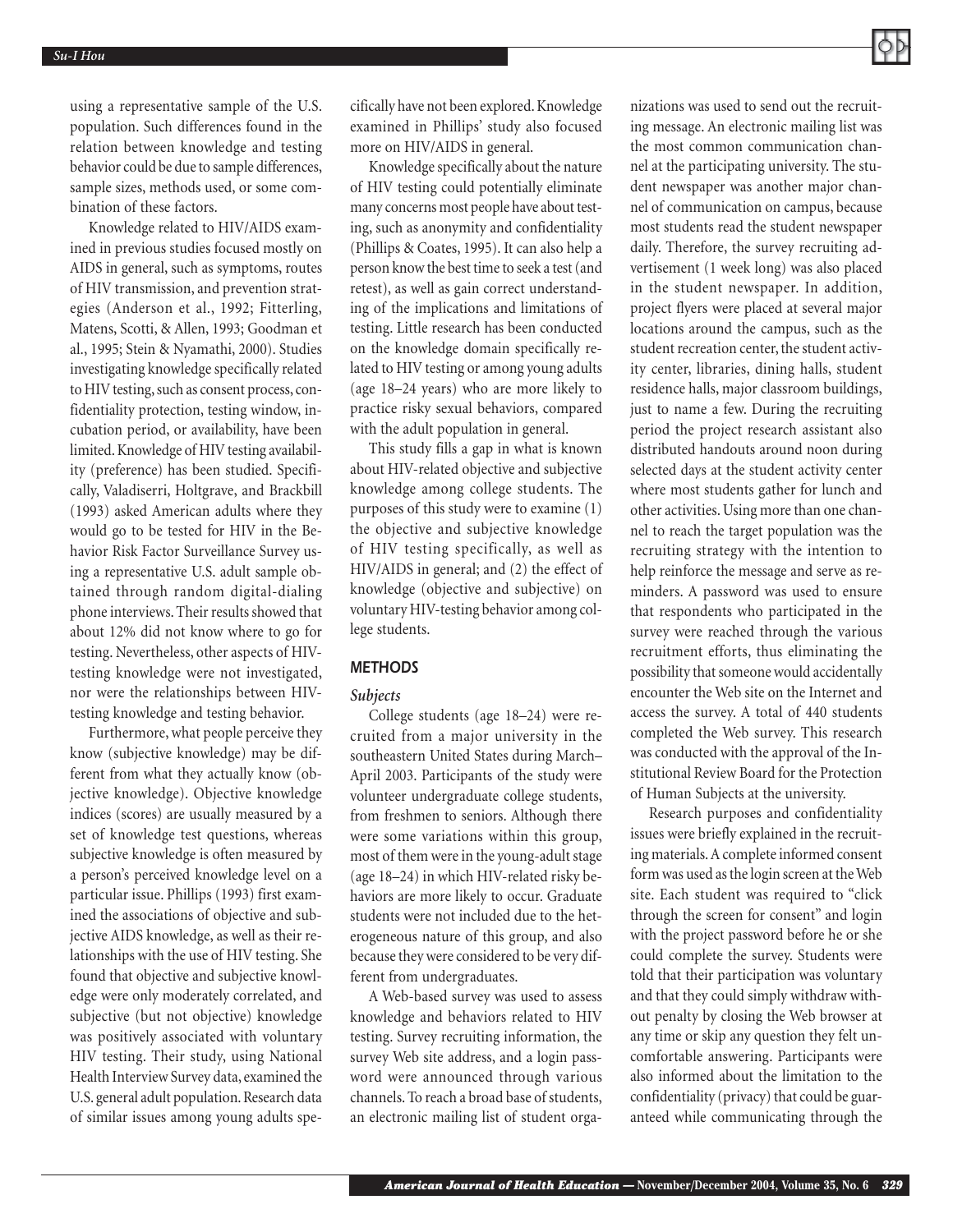Internet due to the Internet technology itself. However, once the completed surveys were received, standard procedures were employed to ensure privacy. No names were asked, and all the identifying information received, such as the IP address of the student's computer, was deleted immediately from the secured database server after the survey was received. As a token of appreciation for their participation, students were directed to a Web page with coupons of local merchants. The coupon page was accessible only after students finished the survey.

#### *Instrument Development*

The Web-delivered survey was developed in four major phases. First, existing literature and social/behavioral theories contributed to the development of the initial draft. Second, an expert panel (including three HIV researchers, four health care professionals, and three college students) was asked to assess the suitability of the survey items, especially the content validity of the knowledge questions (e.g., content relevance, representativeness, technical quality) (Messick, 1995). Four questions also thought to be important were added to the original 12 items in the knowledge test. The topics of these 4 questions included the consent procedures of receiving HIV, window period of testing, and risk of infection among women. Three knowledge questions were reworded to increase clarity and reduce potential confusion. Third, the revised survey instrument in paper-and-pencil form was administered to a classroom sample of students (*n*=223) for pilot testing before it was ready to be transformed into Web-delivered format. Survey length, layout, item clarity, and comprehension level were also assessed during the expert interviews and pilot testing. The survey was then revised and refined based on the feedback and comments from both the experts and college students before being posted on the Web. The final survey instrument was reviewed again by the expert panel. The relevance, representativeness, clarity, and quality of the knowledge questions were all rated high or very high. Finally, the survey was

then developed into Web-page format by a Web-development expert. Another small convenience sample of college students (*n*=25) was asked to provide additional feedback on survey layouts, flows, and user friendliness.

The final Web survey instrument consisted of a total of 84 items, including 5 items of HIV-testing practice, 16 items of knowledge (11 general questions related to HIV/AIDS and 5 specific quesitons related to HIV testing), 12 items of sexual behaviors, 32 items of testing-related beliefs, and 19-items of background information (including two quesitons of subjectively rated knowledge levels). This article specifically examined the relationships between knowledge and HIV-testing behavior.

In addition to validity assessment, internal reliability and item difficulty of the knowledge test were assessed. The internal consistency analysis showed that the knowledge items were reliable (Cronbach alpha=0.71). The corrected item total correlation (CITC) showed that all of the items were sufficiently correlated with each other (CITC>0.20). Although three questions revealed smaller CITC, the values were close to 0.20. After consulting and discussing the issue with the expert panel members, one question ("Teenagers and young adults are at high risk of being infected with HIV.") was removed from the knowledge test analyses. The reason was that definitions of high risk could be subjective, and not all teenagers and young adults are at high risk for HIV infection. The other two questions ("A person can get HIV from oral sex" and "A person can get HIV even if he/she has only one unprotected sexual encounter with another HIV-infected person") were considered appropriate and important to the HIV knowledge test, and thus, were kept in the analysis. The overall internal consistency was not compromised when we kept these two questions. Among the remaining 15 knowledge questions, 10 had an item mean of 0.70 or higher, meaning that more than 70% of the students answered these questions correctly (i.e., easy items). The other five questions showed item means in the

range of 0.30 and 0.70 (i.e., moderately difficult items). Among those five moderately difficult items, three were specifically related to HIV testing (Table 1).

The two subjective knowledge questions were developed based on the one subjective knowledge question used in Phillips' study (Phillips, 1993). The two questions were "How would you rate your knowledge about HIV/AIDS in general?" and "How would you rate your knowledge specifically related to HIV testing?"

#### *Data Analysis*

Data on demographics were described under Subjects. Age, gender, and sexual orientation were included in the multiple logistic regression models to further assess the effect of knowledge on HIV-testing behavior.

For the objective knowledge test (15 items), internal consistency reliability was calculated. A scale with Cronbach alpha above 0.70 was considered good reliability. Items with discrimination (CITC) less than 0.20 were reevaluated for their clarity and content. Knowledge questions were scored one (1) if answered correctly and were scored zero (0) when answered incorrectly or when the response was "do not know." Item means that fell in the range of 0.30– 0.70 were considered moderately difficult items (Nunnally & Bernstein, 1994). Based on the analysis of range of content and balance of content coverage by the expert panel (Messick, 1989), the knowledge questions were reviewed for representativeness and were grouped into two categories, general questions related to HIV/AIDS (10 items) and specific questions related to HIV-testing (5 items). These two tests of knowledge questions were created by adding the items together. Descriptive statistics (number of items, scale mean, range, percentage correct, etc.) were reported (Table 2).

Subjective knowledge was rated by participants' perceptions on a 5-point Likerttype scale from "*very high*" (coded as "5") to "*very low*" (coded as "1"). The Spearmanrank correlation coefficient was used to assess the correlations between objective and subjective knowledge. Mann-Whitney U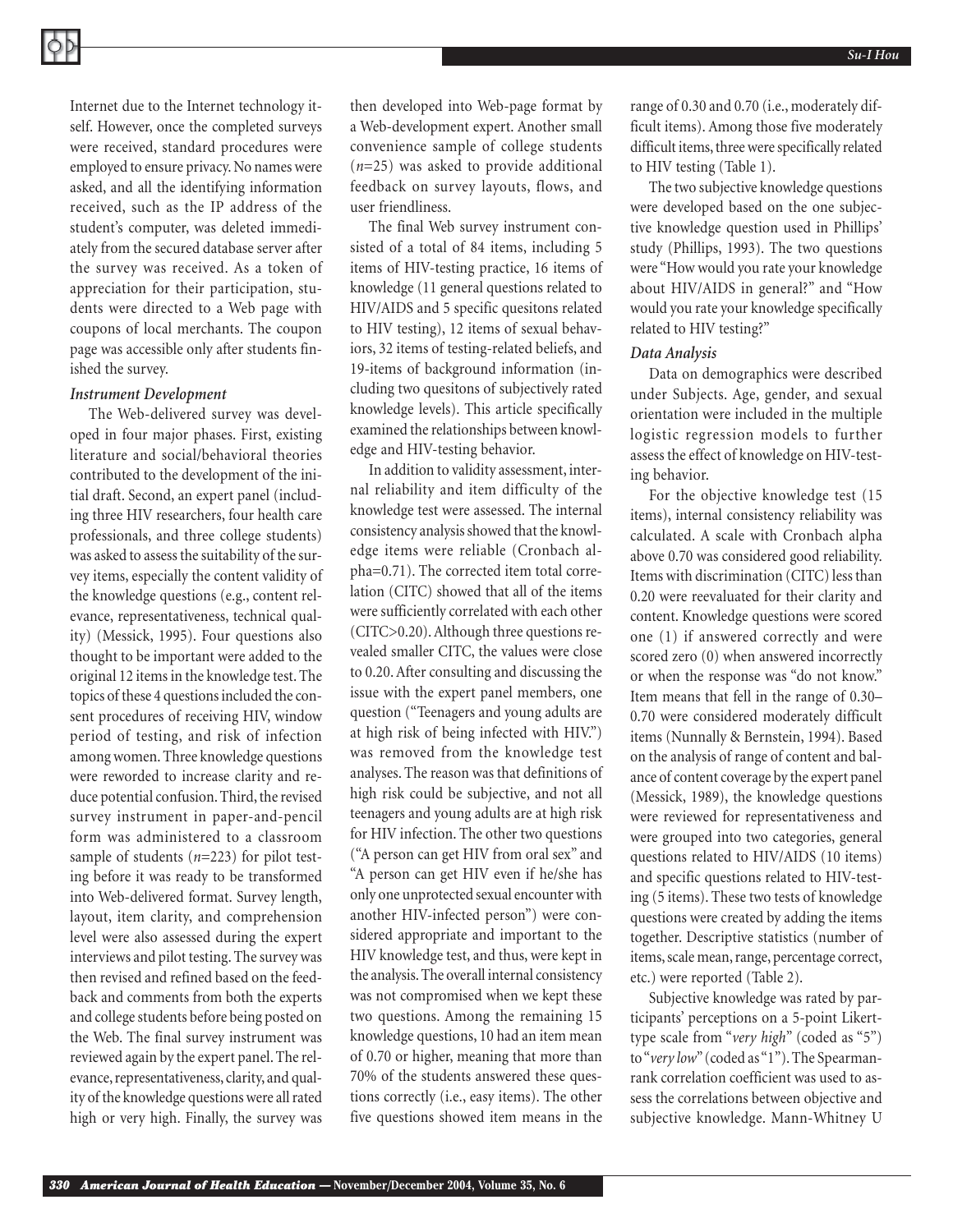| Table 1. Objective Knowledge Test Among College Students                                         |                   |             |             |              |  |  |
|--------------------------------------------------------------------------------------------------|-------------------|-------------|-------------|--------------|--|--|
| Knowledge items (correct answer: T=true/F=false)                                                 | CITC <sup>A</sup> | True $(% )$ | $False$ (%) | Not Sure (%) |  |  |
| Teenagers and young adults are at high risk of being infected with HIV. (T)                      | .1851             | 89.6        | 3.7         | 6.7          |  |  |
| HIV/AIDS can be transmitted through mosquito bites. (F)                                          | .3290             | 7.4         | 79.5        | 13.1         |  |  |
| HIV/AIDS can be transmitted if uninfected person donates his/her blood. (F)                      | .2367             | 26.2        | 66.1        | 7.7          |  |  |
| A person can get HIV from oral sex. (T)                                                          | .1846             | 76.3        | 10.9        | 12.8         |  |  |
| Taking an HIV test 1 week after having sex can tell a person if he/she has HIV. <sup>B</sup> (F) | .4018             | 7.7         | 64.5        | 27.8         |  |  |
| A person can get HIV even if he/she has only one unprotected sexual encounter                    |                   |             |             |              |  |  |
| with an HIV-infected person. (T)                                                                 | .1971             | 95.8        | 2.5         | 1.7          |  |  |
| In general, it takes 3-6 months for a person with HIV to develop AIDS. (F)                       | .2670             | 21.7        | 45.7        | 32.6         |  |  |
| HIV testing cannot be done unless you request or agree to have it done. <sup>B</sup> (T)         | .2009             | 85.9        | 3.5         | 10.6         |  |  |
| A person would know if he/she had been infected with HIV. (F)                                    | .4135             | 3.2         | 92.3        | 4.4          |  |  |
| A person with HIV can look and feel healthy. (T)                                                 | .2475             | 96.3        | 2.0         | 1.7          |  |  |
| A pregnant woman with HIV can pass the virus to her baby (fetus). (T)                            | .2998             | 94.3        | 17          | 4.0          |  |  |
| It is harder for women to get HIV from men than for men to get HIV                               |                   |             |             |              |  |  |
| from women. (F)                                                                                  | .3259             | 6.2         | 76.3        | 17.5         |  |  |
| HIV testing is usually anonymous and/or confidential. <sup>B</sup> (T)                           | .3097             | 93.3        | 1.0         | 5.7          |  |  |
| Douching after sex can keep a woman from getting HIV. (F)                                        | .4199             | 1.0         | 91.9        | 7.2          |  |  |
| Any time blood is drawn, it is tested for HIV. <sup>B</sup> (F)                                  | .2569             | 25.4        | 52.3        | 22.2         |  |  |
| It takes a couple of weeks or months from infection with HIV                                     |                   |             |             |              |  |  |
| for detection by testing. <sup>B</sup> (T)                                                       | .4557             | 57.9        | 8.2         | 33.9         |  |  |

Notes: Cronbach alpha (15 items) = .71. *N*=440. Knowledge scale items were scored one (1) if answered correctly and were scored zero (0) when answered incorrectly or when the response was "do not know." Percentage correct of each item was highlighted in **bold**. ACorrected item total correlation

<sup>B</sup>Knowledge items measuring HIV testing specifically.

## *Table 2. Descriptive Statistics of Objective Knowledge Scales and Subjective Knowledge Ratings*

|                                              | Number of Items | Scale Mean (SD) | Range    | % Correct  |
|----------------------------------------------|-----------------|-----------------|----------|------------|
| Objective Knowledge                          |                 |                 |          |            |
| Knowledge (All)                              | 15              | 11.70(2.44)     | $0 - 15$ | 78.00%     |
| Knowledge (HIV/AIDS)                         | 10              | 8.15(1.60)      | $0 - 10$ | 81.53%     |
| Knowledge (HIV testing)                      | 5               | $3.54$ (1.25)   | $0 - 5$  | 70.90%     |
| Subjective Knowledge                         |                 | Item Mean (SD)  | Range    | Mode       |
| Perceived HIV/AIDS knowledge <sup>A</sup>    |                 | $3.27$ (.78)    | 1-5      | 3 (medium) |
| Perceived HIV-testing knowledge <sup>A</sup> |                 | $2.58$ $(.90)$  | 1-5      | $2$ (low)  |
| Notes: $N=440$ .                             |                 |                 |          |            |

APerceived knowledge (subjective knowledge) was rated on a 5-point Likert-type scale from 1 (*very low*) to 5 (*very high*).

tests were used to assess the univariate relationships between knowledge and voluntary HIV-testing behavior. Multiple logistic regression analysis was used to assess how well the four knowledge assessments (objective and subjective, HIV/AIDS in general and HIV testing) distinguished between students who reported prior HIV testing and those who had never been tested.

## *RESULTS*

#### *Demographics of the Sample*

Among the participating students (*n*=440), 73.4% were women, 83.5% were White, 89.8% were not married, and 90.2% reported heterosexual orientation. Mean age was 20.1 (SD=2.26). Only 21.1% (*n*=93) of the students reported they had previously had a voluntary HIV test. Compared with the most recent student profile at this university (76.2% age 18–24) (Office of Institutional Research, 2003), the current study sample showed comparable student age but a higher proportion of women students (Hou & Wisenbaker, in press).

#### *Objective Knowledge Test*

The mean score of the 15 knowledge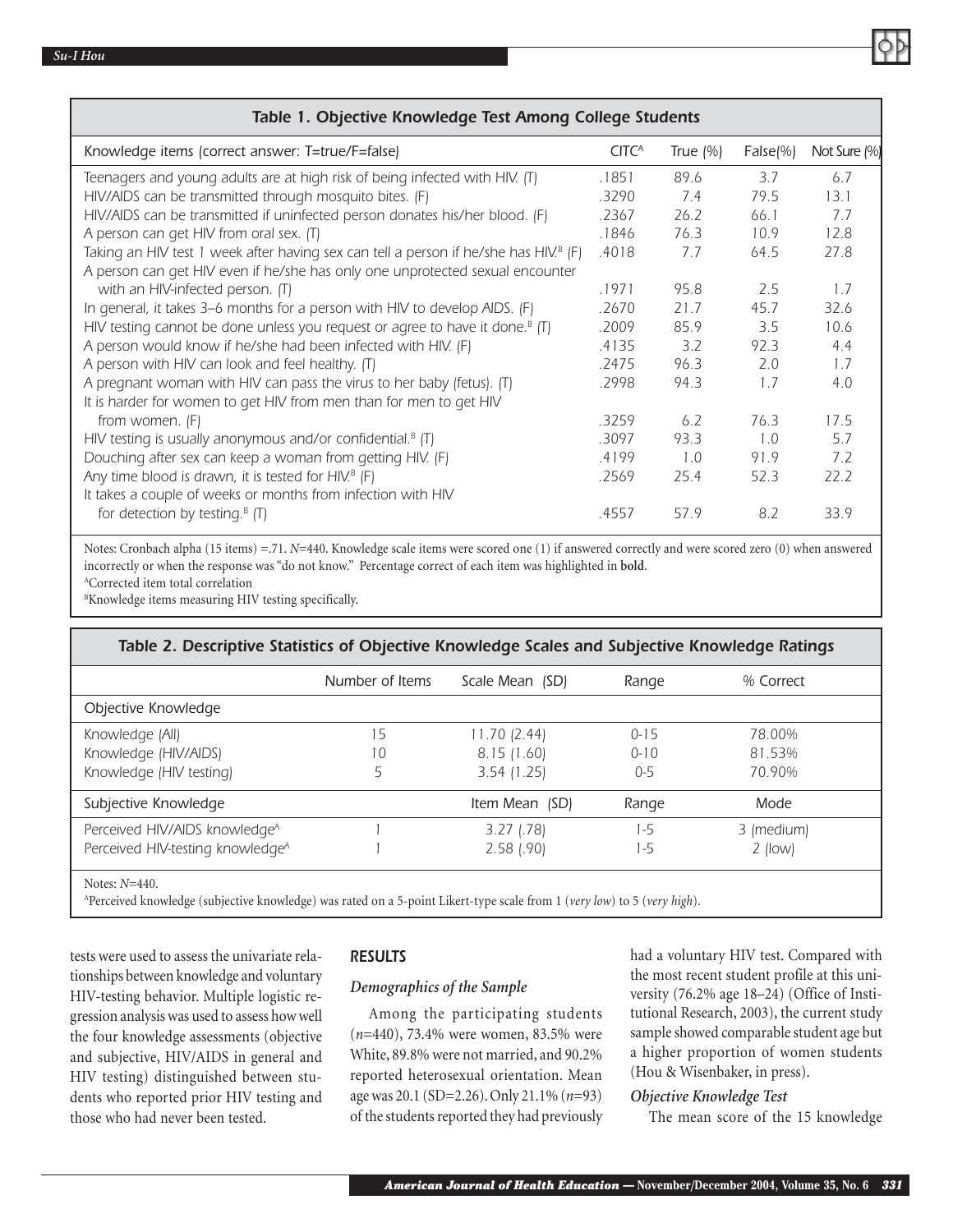| Table 3. Correlation of Objective with Subjective Knowledge        |                     |                      |                                                                     |                         |  |  |
|--------------------------------------------------------------------|---------------------|----------------------|---------------------------------------------------------------------|-------------------------|--|--|
|                                                                    | (AII)               |                      | Knowledge Knowledge Knowledge Knowledge<br>(HIV/AIDS) (HIV Testing) | Perceived<br>(HIV/AIDS) |  |  |
| Objective Knowledge                                                |                     |                      |                                                                     |                         |  |  |
| Knowledge (All)<br>Knowledge (HIV/AIDS)<br>Knowledge (HIV Testing) | $890**$<br>$.811**$ | $.456**$             |                                                                     |                         |  |  |
| Subjective Knowledge                                               |                     |                      |                                                                     |                         |  |  |
| Perceived HIV/AIDS knowledge<br>Perceived HIV-testing knowledge    | $.383**$<br>$421**$ | $.363**$<br>$.306**$ | $.282**$<br>$354**$                                                 | $.592**$                |  |  |
|                                                                    |                     |                      |                                                                     |                         |  |  |

Note: *N*=440.

\*\*Correlation is significant at the .01 level (2-tailed).

# *Table 4. Objective and Subjective Knowledge and HIV Testing Among College Students*

|                                                                              | Ever Been Tested | Mean Rank <sup>A</sup> | P-Value  |  |  |  |
|------------------------------------------------------------------------------|------------------|------------------------|----------|--|--|--|
| Objective knowledge                                                          | <b>No</b>        | 187.32                 | $.000**$ |  |  |  |
| (all)                                                                        | Yes              | 250.83                 |          |  |  |  |
| Objective knowledge                                                          | <b>No</b>        | 192.20                 | $.001**$ |  |  |  |
| (HIV/AIDS)                                                                   | Yes              | 239.23                 |          |  |  |  |
| Objective knowledge                                                          | No               | 189.69                 | $.000**$ |  |  |  |
| (HIV testing)                                                                | Yes              | 244.33                 |          |  |  |  |
| Subjective knowledge                                                         | No               | 189.61                 | $.000**$ |  |  |  |
| (HIV/AIDS)                                                                   | Yes              | 244.64                 |          |  |  |  |
| Subjective knowledge                                                         | No               | 181.55                 | $.000**$ |  |  |  |
| (HIV testing)                                                                | Yes              | 275.53                 |          |  |  |  |
| <sup>A</sup> Mann-Whitney U test was used to examine the significance level. |                  |                        |          |  |  |  |

\*\*Significance level <.01

items was 11.70. That is, the percentage correct of the knowledge test would be 78% (11.70/15) if the total score was 100 (Table 2). Results also showed that students in the study scored higher on questions related to HIV/AIDS in general and lower on questions related to HIV testing specifically. The test mean for the general knowledge questions related to HIV/AIDS (10 items) was 8.15, whereas the test mean was 3.54 for specific questions related to HIV testing (5 items). That is, on average, the percentage correct was 81.5% (8.15/10) for HIV/AIDS

knowledge in general and 70.9% (3.54/5) for HIV testing knowledge. Analysis showed HIV-testing knowledge was significantly lower than HIV/AIDS knowledge in general ( $t_{(401)} = -8.926$ ;  $p < .001$ ).

#### *Subjective Knowledge Rating*

The subjective knowledge was rated on a 5-point Likert-type scale, which also revealed lower rating for perceived HIV testing knowledge (mean=2.58; mode=2 [low]) than perceived HIV/AIDS knowledge in general (mean=3.27; mode=3 [medium]). Similarly, the perceived HIV-testing knowl-

edge was significantly lower than the perceived HIV/AIDS knowledge in general  $(t_{(401)} = -17.906; p < .001)$  (data not shown).

Scores of the objective knowledge test and ratings of the two subjectively perceived knowledge levels were correlated with each other significantly, with all *p*-values less than .01 (Table 3). Although these correlations were statistically significant, the variances  $(R^2)$  in general were relatively small, suggesting a minimum effect size.

## *Relationships Between Knowledge and Voluntary HIV Testing*

The univariate analyses of knowledge and prior voluntary HIV testing revealed significant associations. Students who scored higher on objective knowledge were more likely to have been tested for HIV (*p*<.001). The same relationship existed between rated subjective knowledge and previous HIV-testing behavior (Table 4).

When using both objective and subjective knowledge in predicting prior voluntary HIV testing behavior, the multiple logistic model indicated the model was statistically reliable in distinguishing between students who reported prior HIV testing with students who have never been tested (X2 (4)=55.10, *p*<.001). The model correctly classified 80.9% of the students. However, Wald statistics indicated that only the subjective knowledge of HIV testing (OR=2.63; 95% confidence interval [CI]= [1.78, 3.86]) revealed statistically significant coefficients (*p*<.001). After demographic factors (age, gender, and sexual orientation) were added into the model, findings revealed that the full model significantly predicted prior voluntary testing behavior better than the constant only model  $(X^2(7)=78.45, p<.001)$ . The correct classification percentage was 81.4%. Similarly, subjective knowledge of HIV testing was the only knowledge that was significant in predicting prior voluntary testing (OR=2.63). In addition, age revealed significant coefficients (OR=1.30; 95% CI= [1.14, 1.50]; *p*<.001). Neither gender nor sexual orientation revealed significant prediction in the full model (Table 5).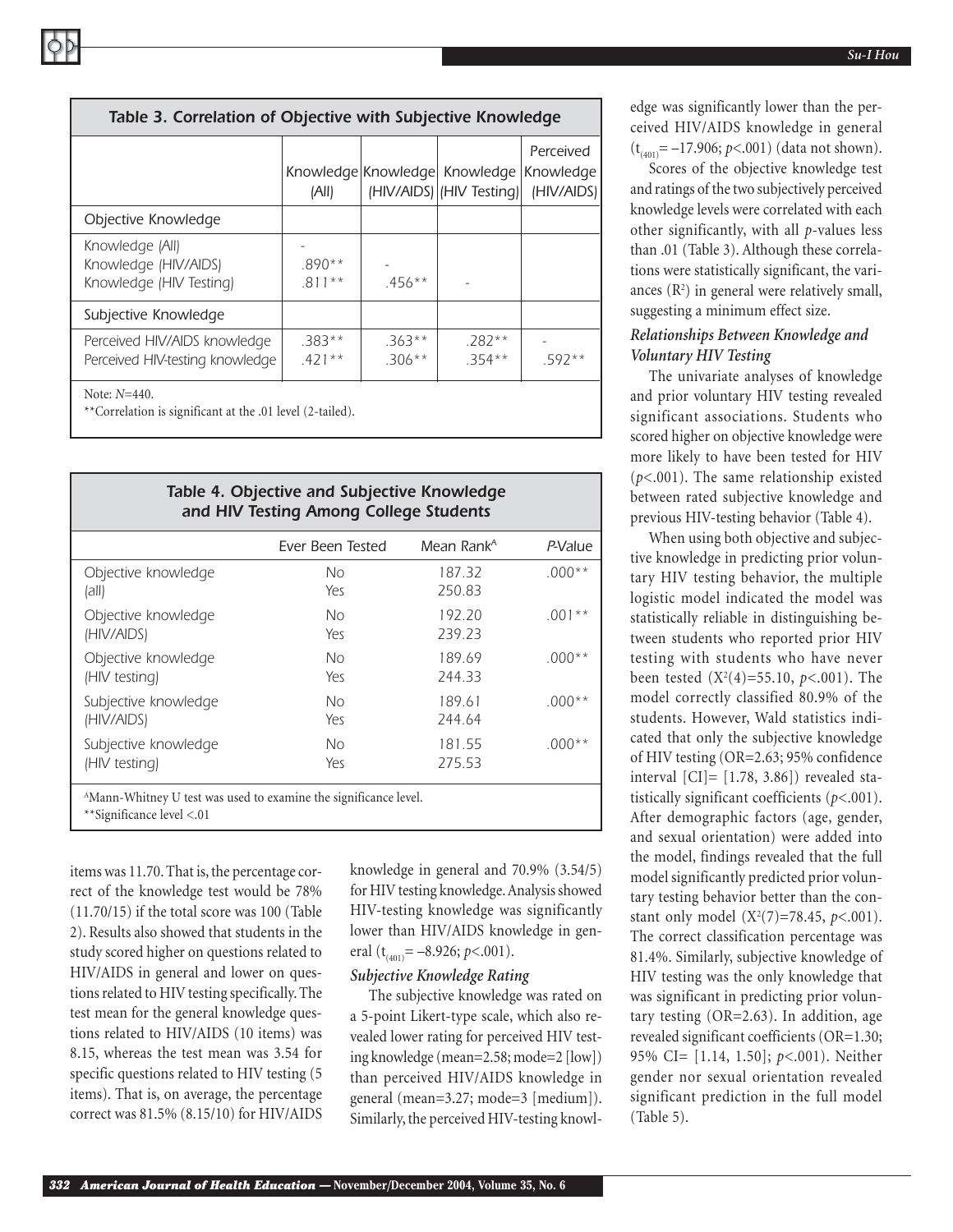#### *DISCUSSION*

About 21% of the students in the current study reported that they had a prior voluntary HIV test. In the earlier pilot study, using a selected classroom sample of college students, data showed a lower testing rate (12%) (unpublished observations). The differences in the pilot and the current sample, as well as the different modes of data collection, could all contribute to the different reporting rates. It was also possible that those who had a prior HIV test might be more likely to respond to the survey, indicating the actual rate among college students could be even lower. Other factors contributing to previous testing and current high-risk behaviors could be age (Bernard & Prince, 1998), higher sexual activities, or other behavioral risks (Anderson et al., 1992; Goodman & Berecochea, 1994). Bernard and Prince (1998) examined HIV-testing behavior among college students (in a Midwestern college). Their findings suggested that younger people (particularly those under age 25) reported a significantly lower HIV testing rate than those in age groups over 25. Although their finding showed a higher HIV-testing rate (37%) among college students, a higher proportion of the students in their sample was older and married. Furthermore, the difference in geographic regions could also lead to differences in findings between their study and the current one. Nevertheless, the overall HIV testing rate among college students was low. The true HIV testing prevalence among college students, particularly by age and geographic regions, needs to be further examined.

The score of the objective knowledge test revealed good reliability (15 items). Test items consisted of an appropriate mix of easy items (66.66%) and moderately difficult items (33.33%). Knowledge items that showed less than 70% of students answered correctly (item mean <0.70) included knowledge of HIV transmission in the case of blood donation, latent period of AIDS, window period of HIV testing, and the consent process before HIV testing. College students demonstrated basic understanding of general information on HIV/AIDS. However, the survey showed college students still need to be educated about other important concepts related to HIV/AIDS testing. Misconceptions could result in students underestimating their risk, ignoring the importance of testing, or having false assurance from some of the negative test results. More research should further investigate knowledge related to HIV testing to develop effective programs to encourage early testing among young people.

The univariate analyses revealed that objective and subjective knowledge, HIV/ AIDS in general, or HIV testing specifically were all significantly associated with prior HIV testing behavior. However, when considering objective and subjective knowledge simultaneously, the multiple logistic regression models showed that only the subjectively rated knowledge on HIV testing showed significant prediction to prior voluntary HIV testing behavior. Phillips (1993) also concluded that subjective (but not objective) knowledge was significantly associated with voluntary testing, although knowledge domain was not further separated into HIV/AIDS in general and HIV testing in her study.

The combined use of various strategies was shown to be successful in recruiting participants. Such strategies included both broad-based communication channels such as the university-based student electronic mail listing and student newspapers, as well as locally (project flyers) and more personally delivered channels (minihandouts). Although it was impossible to know how many students were reached

| Table 5. Coefficients for Multiple Logistic Regression Model Variables (Full Model) |          |           |        |    |          |            |                                |        |
|-------------------------------------------------------------------------------------|----------|-----------|--------|----|----------|------------|--------------------------------|--------|
|                                                                                     | B        | <b>SE</b> | Wald   | df | p-       | Odds       | 95% Confidence Interval for OR |        |
|                                                                                     |          |           |        |    | Value    | Ratio (OR) | Lower                          | Upper  |
| Objective knowledge                                                                 |          |           |        |    |          |            |                                |        |
| (HIV/AIDS)                                                                          | 1.023    | .241      | .680   |    | .409     | 2.783      | .245                           | 31.666 |
| Objective knowledge                                                                 |          |           |        |    |          |            |                                |        |
| (HIV testing)                                                                       | .955     | .733      | 1.700  |    | .192     | 2.600      | .618                           | 10.932 |
| Subjective knowledge                                                                |          |           |        |    |          |            |                                |        |
| (HIV/AIDS)                                                                          | $-0.039$ | .231      | .028   |    | .867     | .962       | .612                           | 1.513  |
| Subjective knowledge                                                                |          |           |        |    |          |            |                                |        |
| (HIV testing)                                                                       | .968     | .210      | 21.257 |    | $.000**$ | 2.633      | 1.745                          | 3.975  |
| Age                                                                                 | .265     | .070      | 14.299 |    | $.000**$ | 1.304      | 1.136                          | 1.496  |
| Gender <sup>A</sup>                                                                 | $-0.026$ | .324      | .007   |    | .935     | .974       | .516                           | 1.838  |
| Sexual orientation <sup>B</sup>                                                     | $-682$   | .418      | 2.657  |    | .103     | .506       | .223                           | 1.148  |

Notes: Voluntary HIV testing=objective knowledge (HIV/AIDS)+objective knowledge (HIV testing)+subjective knowledge (HIV/AIDS)+subjective knowledge (HIV testing)+age+gender+sexual orientation. [X<sup>2</sup><sub>(7)</sub> =78.45, p<.001]. Correct classification: 81.4%.

AReference category: male.

BReference category: heterosexual.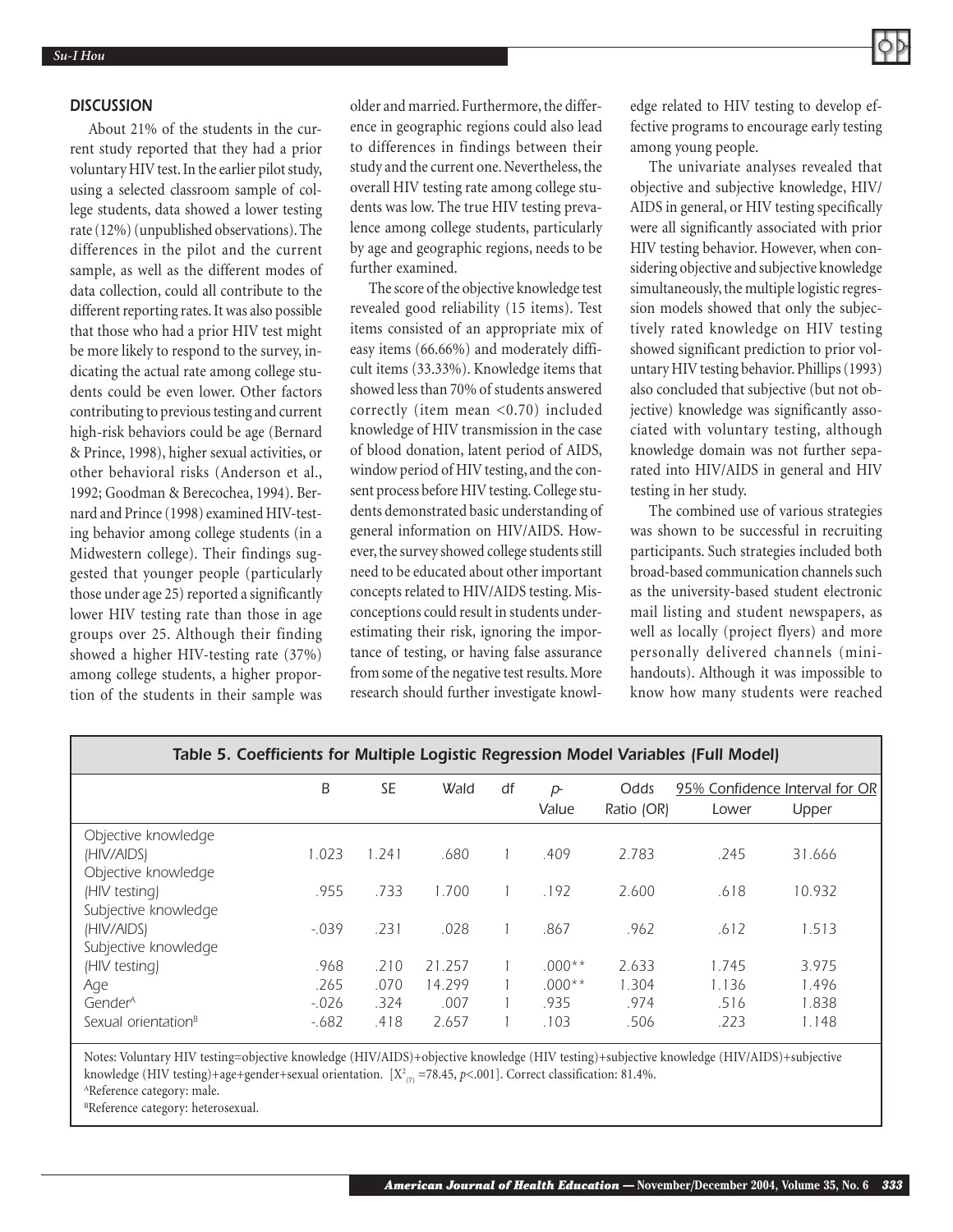during recruitment, the current study received responses from more than 400 participating students during a relatively short period of time (4–6 weeks), with a survey completion rate ranging between 88 and 96% (Hou & Wisenbaker, in press). The current study was among the first to use a Web-delivered mode to assess HIV-related knowledge and testing behavior. The majority of the participating students commented that the Web-delivered survey was easy to complete, and that survey items were thorough, thought-provoking, and clear. Future research can add a question on how (or where) students learn about the survey, and thus, the most successful recruitment strategies can be further assessed.

Several potential limitations of this study should be noted. Although we used several channels to reach a broad-based student population, participants in the study were students who volunteered, took the action to visit the survey Web site, and completed the survey. Therefore, generalization of the study findings should consider the different demographics or other background factors of volunteers versus a random sample. Test-retest reliability was not assessed in the current study. Although test-retest can help us assess temporal stability, it is not practical, because repeated measurements are likely to change the participants (American Educational Research Association [AERA], American Psychological Association, & National Council on Measurement in Education, 1985). For example, participants adapt to the test format or may look for test answers after the first test and thus tend to score higher in later tests (AERA et al., 1985). Another major concern is what has been termed the memory effect (Heffner, 2004). This is especially true when the two administrations are close together in time, resulting in examinees answering the way they did on the first test rather than reading through the questions carefully. This can create an artificially high reliability coefficient as subjects respond from their memory rather than to the test itself.

This study included five items on HIV testing specifically. More items on HIV testing could be further developed in the future, for example, the meaning of both positive and negative test results, benefits of testing, the availability of needle-free testing and rapid results, or consequences of late detection, and so forth. In addition, although subjective knowledge was measured separately for HIV/AIDS in general and HIV testing, only one item was used to assess each knowledge domain. Phillips (1993) suggested that, in addition to objective knowledge, asking even one question on subjective knowledge can provide information about who is likely to seek testing. However, additional items measuring the subjective knowledge might strengthen comparisons. More studies are needed to develop additional HIV testing-related knowledge items and to continue examining HIV testing-related knowledge among at-risk populations to better develop effective programs to encourage testing.

In summary, this study found college students received low scores on the HIV knowledge test. Most of these young college students self-rated their knowledge level as medium (HIV/AIDS in general) or low (HIV testing). When considering the various knowledge measures simultaneously, only the subjective knowledge related to HIV testing showed significant correlation with voluntary HIV testing. The score of the knowledge test scale obtained through the Web-based survey among the participating students was reliable. Findings of this study have implications for using the Internet as a data collection method to assess health-related knowledge and behaviors, such as HIV testing. Future studies can consider integrating the Web-assessment tool to examine the effectiveness and feasibility of Web-delivered HIV intervention programs that address HIV testing among young adults. Continued HIV educational efforts are needed to improve the less than satisfactory knowledge levels among populations who practice frequent HIV risk behaviors. HIV prevention program efforts focusing on encouraging HIV testing should pay special attention to participants' subjective knowledge related to

HIV testing.

#### *REFERENCES*

American Educational Research Association, American Psychological Association, & National Council on Measurement in Education. (1985). *Standards for educational and psychological testing.* Washington, DC: Authors.

Anderson J. E., Hardy A. M., Cahill K., & Aral S. (1992). HIV antibody testing and posttest counseling in the United States: Data from the 1989 National Health Interview Survey. *American Journal of Public Health*, *82*, 1533–1535.

Bernard A. L., & Prince A. (1998). HIV testing practices and attitudes of college students. *American Journal of Health Studies*, *14*, 84–94.

Centers for Disease Control and Prevention. (1997). Youth Risk Behavior Surveillance: National College Health Risk Behavior Survey— United States, 1995. \t "\_blank" *Morbidity and Mortality Weekly Report*,.htm" \t "\_blank" *46* (SS-6), 1–54.

Centers for Disease Control and Prevention. (2003). *New CDC initiative would increase HIV testing and enhance prevention for persons living with HIV.* Retrieved June 4, 2003, from http:/// od/oc/media/pressrel/r030417.htm" www.cdc.gov/od/oc/media/pressrel/ r030417.htm

Fitterling J. A., Matens P. B., Scotti J. R., & Allen J. S. (1993). AIDS risk behaviors and knowledge among heterosexual alcoholics and non-injecting drug users. *Addiction*, *88*, 1257– 1265.

Goodman E. & Berecochea J. E. (1994). Predictors of HIV testing among runaway and homeless adolescents. *Journal of Adolescent Health*, *15*, 566–572.

Goodman E., Chesney M. A., & Tipton A. C. (1995). Relationship of optimism, knowledge, attitudes, and beliefs to use of HIV antibody testing by at-risk female adolescents. *Psychosomatic Medicine*, *75*, 541–546.

Heffner C. L. (2004). *Research methods AllPsych Online*. Retrieved July 21, 2004, from validityreliability.html" http://allpsych.com/ researchmethods/validityreliability.html

Hou, S., & Wisenbaker, J. (in press). Using a Web survey to assess correlates of intention towards HIV testing among never-been-tested but sexually experienced college students. *AIDS Care.*